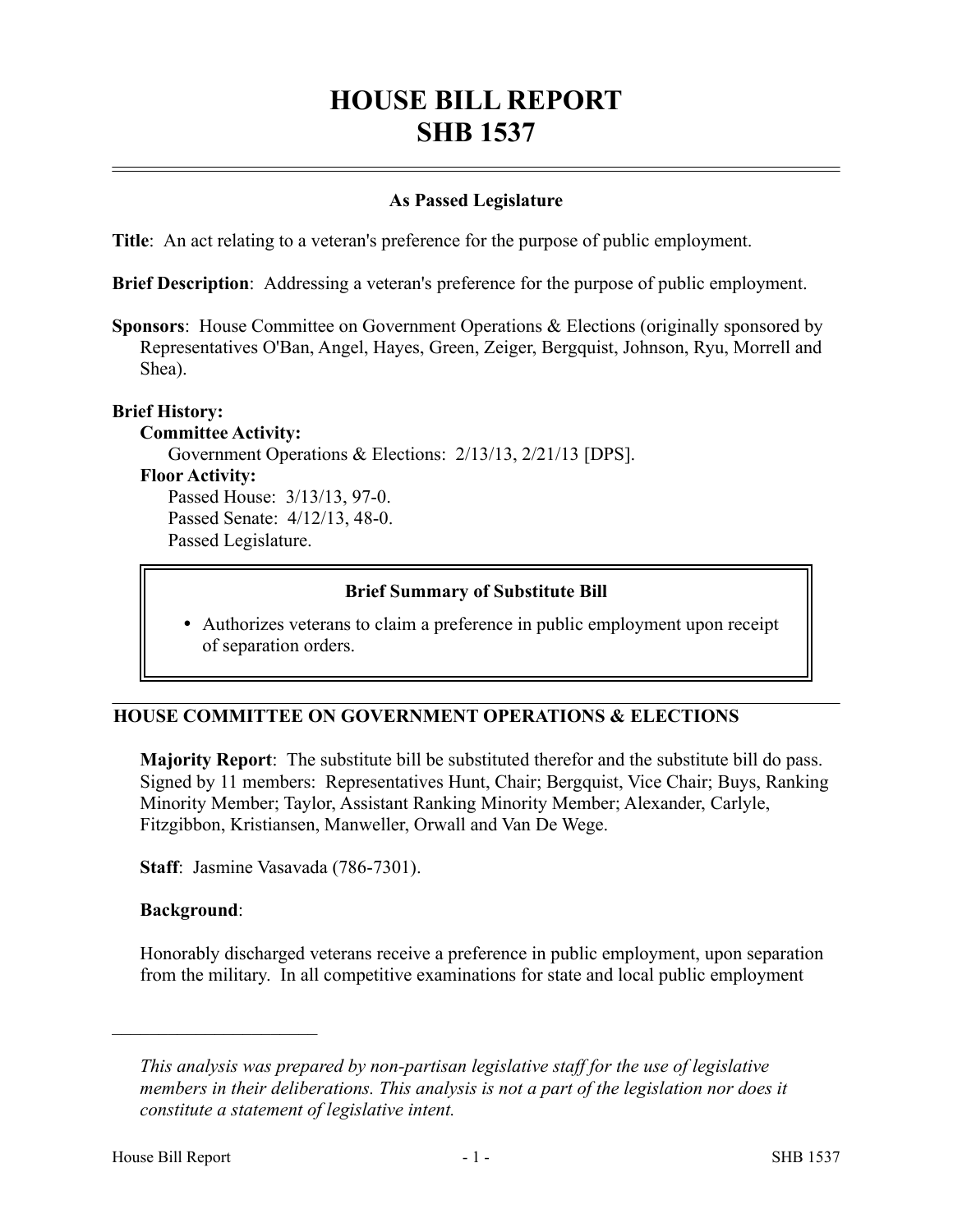other than promotional examinations, veterans with a passing score are given bonus points in the form of an added percentage. The percentage varies based on the veteran's status:

| <b>Status</b>                                                                                                    | Preference                                                                      |
|------------------------------------------------------------------------------------------------------------------|---------------------------------------------------------------------------------|
| served during a period of war or armed conflict and 10 percent<br>has not received military retirement:          |                                                                                 |
| served during a period of war or armed conflict and 5 percent<br>is receiving military retirement:               |                                                                                 |
| did not serve during a period of war or armed<br>conflict:                                                       | 5 percent                                                                       |
| was called to active military service from<br>employment with the state or any of its political<br>subdivisions: | 5 percent, and applies to promotional<br>examinations until the first promotion |

## **Summary of Substitute Bill**:

The substitute bill authorizes veterans to claim and receive the preference in public employment before actual separation from the military, upon receipt of separation orders indicating an honorable discharge. The preference status becomes permanent upon actual separation.

## **Appropriation**: None.

**Fiscal Note**: Not requested.

**Effective Date**: The bill takes effect 90 days after adjournment of the session in which the bill is passed.

## **Staff Summary of Public Testimony**:

(In support) Many veterans would like to return home to Washington. The preference in public employment is a practical way to ease the transition of veterans into the civilian workforce. This bill accelerates that job search and grants the preference to veterans at the time they most need it, when they are planning their return to the civilian workforce but not yet separated from the military. It will help reduce the likelihood that veterans newly returned from service overseas will be on the unemployment line. It also awards the highest preference to those who have served in war, regardless of whether they have received a military retirement. In some parts of the state that are home to military bases and home to many veterans, thousands are out of work and others have given up hope of finding jobs. The willingness of young people to serve the nation is directly related to how they perceive veterans are being treated, to paraphrase George Washington. When a wartime veteran retires with the aspiration of becoming a police officer or other public servant, the veteran may have discharge orders in hand but find him or herself disadvantaged in competitive examinations, relative to those who never have served in a time of war but already qualify for a 5 percent preference. The gap in time between receipt of separation orders and actual discharge further lengthens a hiring process that already can be drawn out, with background investigations and other hurdles. Spouses of veterans killed in Washington are often